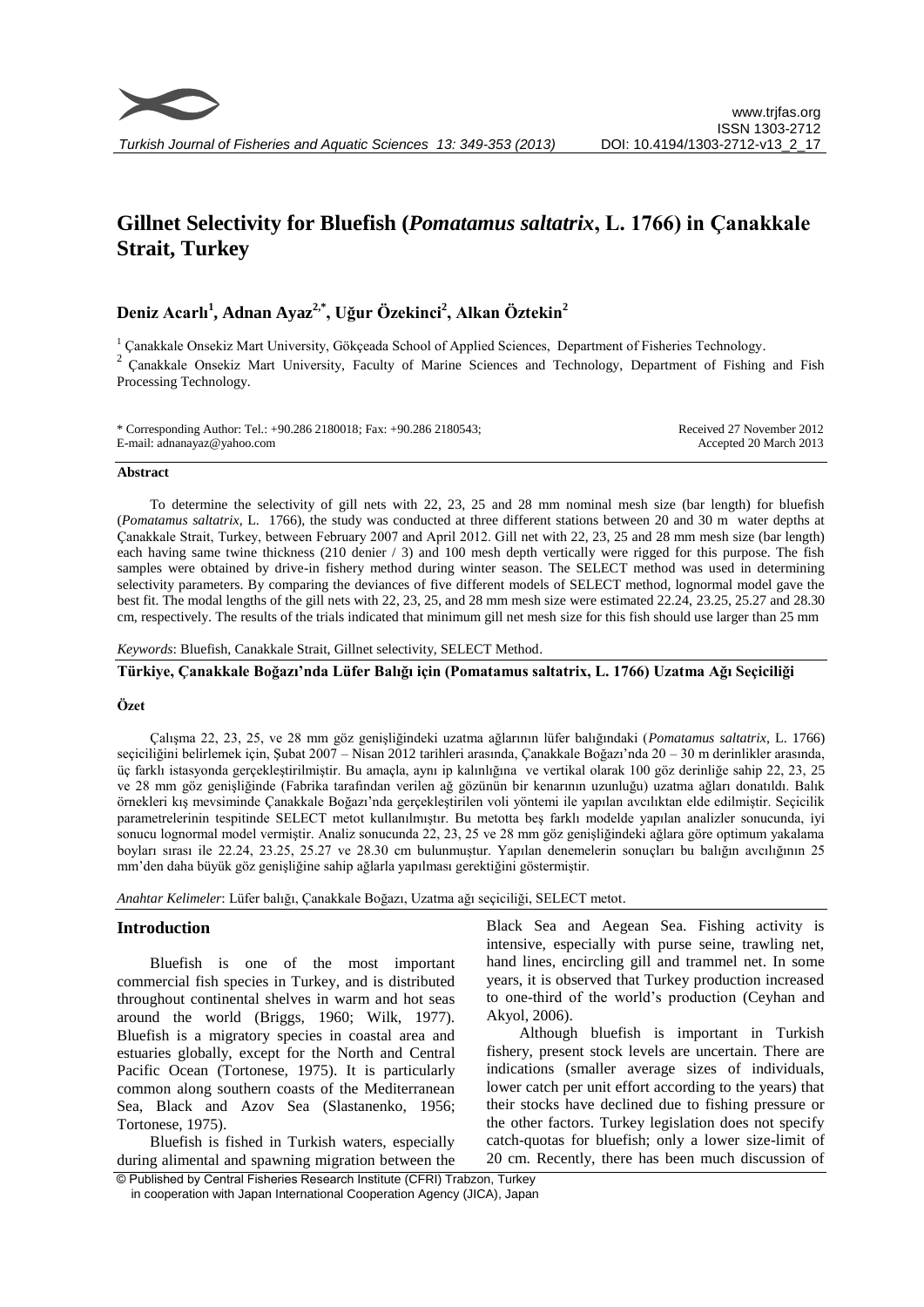the state of bluefish stocks, due to declining catches; consequently, there is increased pressure to introduce effective fishery management. However, there are few relevant studies that can help authorities regulate the fishing of this species (Ceyhan *et al.*, 2007; Sümer *et al.*, 2010).

The main goal of this study was to determine the selectivity of gill nets with 22, 23, 25 and 28 mm mesh size used in bluefish fishing on the coasts of Çanakkale.

#### **Materials and Methods**

The study was conducted at three different stations at Çanakkale Strait, between 20 and 30 m water depths (Figure 1). Fish samples were caught winter season, between February 2007 and April 2012.

A total of four gill nets with different mesh sizes, 22, 23, 25 and 28 mm nominal mesh size (bar length), and having twine thicknesses 210denier/3 were rigged for the study. Each of the gillnets of 100 mesh depth vertically had a hanging ratio of  $E= 0.5$ and was 100 m long.

Drive-in fishing with gillnet technique was used in this study. In this technique, a place is surrounded by the nets and fish were then frightened by striking the water with pulse sticks or by flash-ing light into the water during the night. Nets are immediately hauled out of the water. The lengths and weights of fish individuals were measured using 1-mm and 1-gr sensitive measuring board and scale.

The SELECT (**S**hare **E**ach **L**engthclass **C**atch **T**otal) method was used to determine selectivity (Millar, 1992; Millar and Fryer, 1999; Millar and Holst, 1997). This method assumes that the number of fish of length *l* caught with a mesh size with *j* size has a *nlj* Poisson distribution, and is defined by the following equation:

$$
n_{lj} \approx n_{lj} \approx \text{Pois}(p_j \lambda_l r_j(l)) \tag{1}
$$

where  $\lambda_l$  is the abundance of fish of size *l* caught in net;  $p_j$  (1) is relative fishing intensity (the relative abundance of fish of size *l* that j mesh size can catch). The Poisson distribution of the number of fish of size *l* caught by fishing gear with *J* mesh size is defined as  $p_j(l)\lambda_l$ .  $r_j(l)$  is the selectivity curve for *j* mesh size.

Log-likelihood of  $n_{li}$  is as follows;

$$
\sum_{l} \sum_{j} \{n_l \log[p_j \lambda_l r_j(l)] - p_j \lambda_l r_j(l)\}\qquad (2)
$$

Data obtained through field studies were analyzed using PASGEAR software (version 2.4; (Kolding and Skålevik, 2011). The program calculates the selectivity parameters of five different models based on the SELECT method (Millar, 1992; Millar and Fryer, 1999; Millar and Holst, 1997). By comparing the model deviances, the lowest one is chosen for the best model. The equations used in the SELECT models are as follows:

Normal Location :  
\n
$$
\exp\left(-\frac{\left(L-k.m_j\right)^2}{2\sigma^2}\right)
$$
\n(3)

Normal Scale ;

$$
\exp\left(-\frac{\left(L - k_1.m_j\right)^2}{2k_2^2.m_j^2}\right) \tag{4}
$$

Log-Normal ;

$$
\frac{1}{L}\exp\left(\mu + \log\left(\frac{m_j}{m_1}\right) - \frac{\sigma^2}{2} - \frac{\left(\log(L) - \mu - \log\left(\frac{m_j}{m_1}\right)\right)^2}{2\sigma^2}\right) \tag{5}
$$



**Figure 1.** Study area.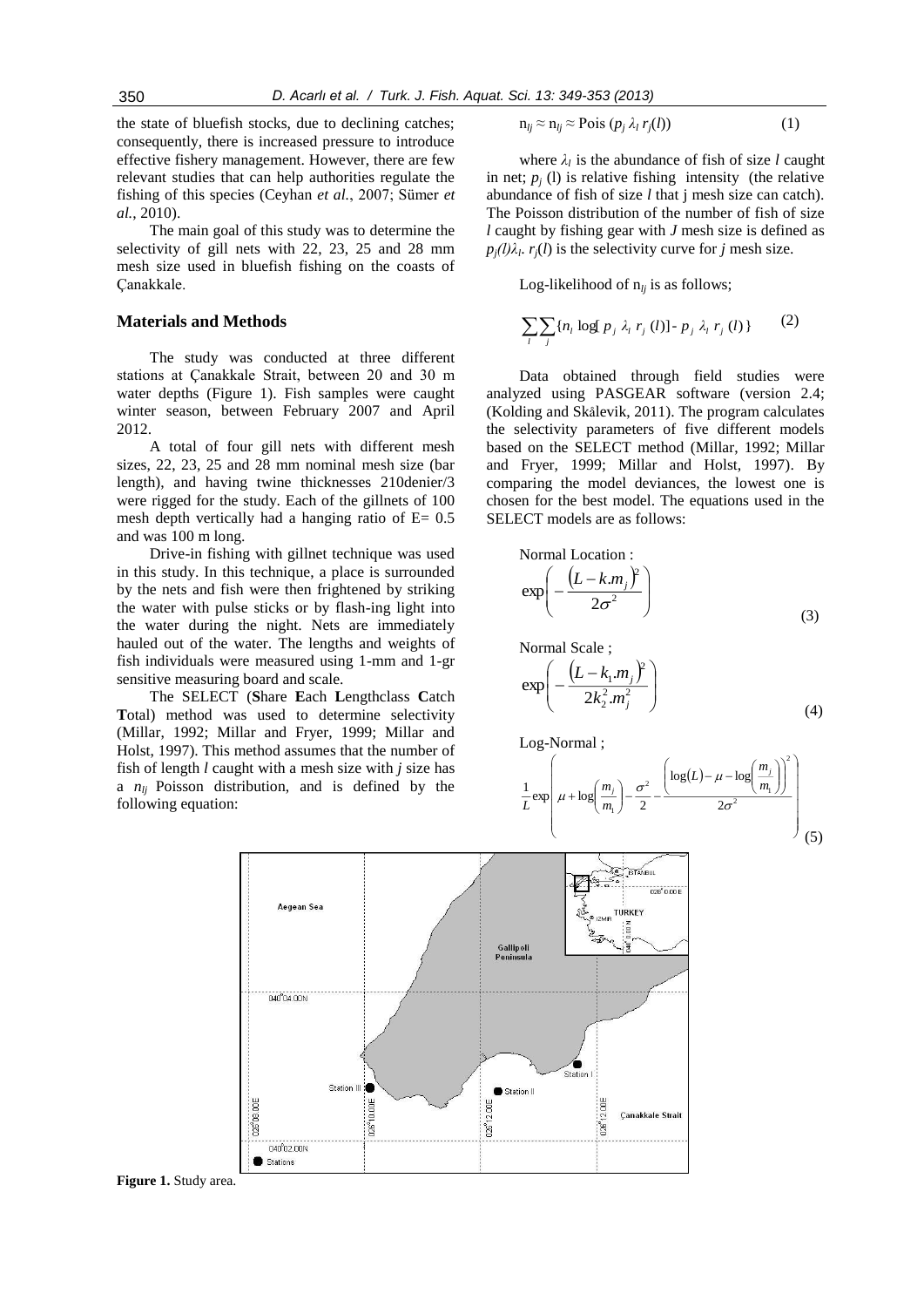Gamma ;

$$
\left(\frac{L}{(\alpha-1)k.m_j}\right)^{\alpha-1} \exp\left(\alpha - 1 - \frac{L}{k.m_j}\right) \tag{6}
$$

Bi-modal ;  $(L - k_1, m_i)^2$   $(L - k_3, m_i)^2$ J λ  $\mathsf{I}$ l  $\frac{\partial}{\partial t} + c \cdot \exp\left(-\frac{(L - \mu)}{2k}\right)$ λ  $\left(-\frac{(L-k_1,m_j)^2}{2k_2^2,m_j^2}\right)+c.\exp\left(-\frac{(L-k_3,m_j)^2}{2k_4^2,m_j^2}\right)$ l  $\left(\frac{k_1.m_j}{2} \right)^2 + c.\exp \left(-\frac{(L-k_3.m_j)^2}{2k_4^2.m_j^2}\right)$  $(m_i)^2$  $2k^2$ .  $\frac{R_1m_j}{2k_2^2m_j^2}$  + c.exp  $-\frac{(2-k_3)^2}{2k_3^2m_j^2}$ exp *j j j j k <sup>m</sup>*  $\left[\frac{k_1 m_j f}{k_2^2 m_i^2}\right] + c \exp\left(-\frac{(L - k_3 m_j)}{2k_1^2 m_j^2}\right]$ *L k <sup>m</sup>* (7)

Two-way Kolmogorov–Smirnov test was performed to test if the length-frequency distribution of fish captured by the different nets is different from each other or not.

## **Results**

A total of 244 bluefish ranging between 16.5 and

31.4 cm TL was captured (Figure 2). The total catches were 67 for 22 mm mesh size net, 69 for the 23 mm mesh size net, 99 for the 25 mm mesh size net and 9 for the 28 mm mesh size net. Average length and standard errors of bluefish captured by the gill nets with 22, 23, 25 and 28-mm mesh size were 22.18  $\pm$  0.28, 22.47  $\pm$  0.37, 22.90  $\pm$  0.15, 29.17  $\pm$  1.23, respectively (Table 1).

By comparing the deviances of five model of SELECT method, lognormal model with the lowest deviance 55.366 gave the best fit. (Table 2).

The fitted selectivity curves for the best model, lognormal, for four gill net mesh sizes for bluefish are shown in Figure 3. The modal lengths and spread value estimated for this model are presented in Table 3.

Kolmogorov–Smirnov test results indicated that there is no statistical differences of total lengthfrequency distribution of bluefish caught by the gill



**Figure 2.** Total length–frequency distribution for fish caught using different mesh sizes.

**Table 1.** The number of the fish captured by the gill nets with 22, 23, 25 and 28 mm mesh size and their mean total lengths

| Net mesh size   | Number of fish $(n)$ | Mean length (cm) |
|-----------------|----------------------|------------------|
| $22 \text{ mm}$ | 07                   | $22.18 \pm 0.28$ |
| $23 \text{ mm}$ | 69                   | $22.47 \pm 0.37$ |
| $25 \text{ mm}$ | 99                   | $22.9 \pm 0.15$  |
| $28 \text{ mm}$ |                      | $29.17 \pm 1.23$ |

**Table 2.** Selectivity parameter values of bluefish

| Model           | <b>Parameters</b>                                                | Modal Deviance | p-value  | Degree of Freedom (d.f.) |
|-----------------|------------------------------------------------------------------|----------------|----------|--------------------------|
| Normal location | $(k, \sigma) = (1.014, 2.434)$                                   | 56.529         | 0.000482 | 26                       |
| Normal scale    | $(k1, k2)=(1.026, 0.103)$                                        | 63.404         | 0.000058 | 26                       |
| Lognormal       | $(\mu_1, \sigma) = (3.111, 0.096)$                               | 55.366         | 0.000681 | 26                       |
| Gamma           | $(k, \alpha) = (0.010, 106.628)$                                 | 57.924         | 0.000317 | 26                       |
| Bi-modal        | $(k_1, k_2, k_3, k_4, w) = (0.856, 0.0001, 1.026, 0.103, 0.205)$ | 63.404         | 0.000012 | 23                       |



**Figure 3.** Selectivity curves of bluefish caught by the nets.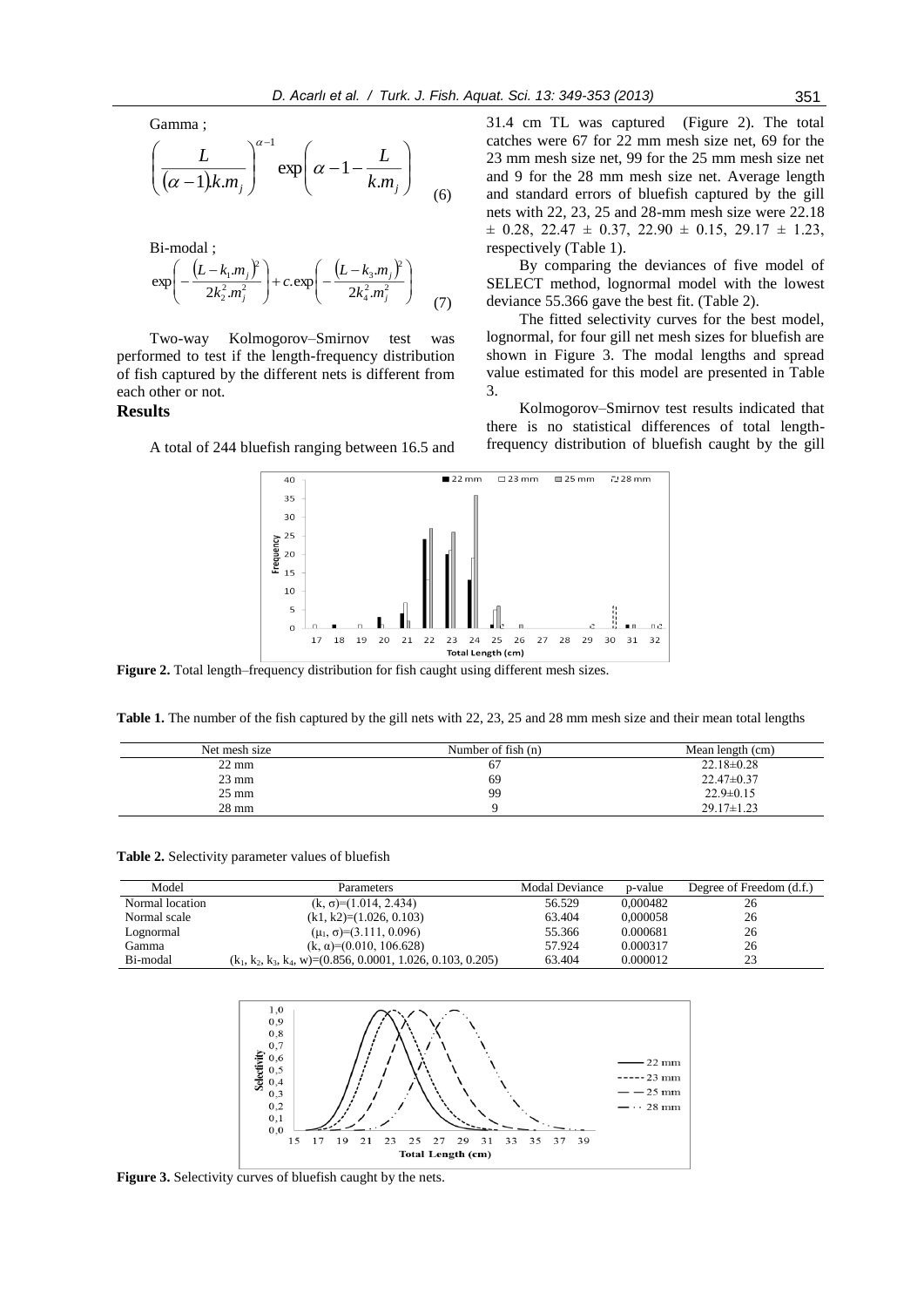nets between 22 and 23 and between 23 and 25mm mesh sizes. The other distributions were found statistically different from each other (Table 4).

#### **Discussion**

The largest catches of bluefish were observed in the gill net with 25 mm mesh size, followed by 23, 22 and 28-mm nets, respectively. By investigating the total length frequency distribution of the fish, it was shown that the distributions were ranging between 20 and 25 cm. Because of the small range (only 5 mm) of the total length distribution of the fish in the trial area, there were no statistical differences among the nets. All nets caught a number of fish from all length groups, except for the net with 28-mm mesh size. Kolmogorov–Smirnov test results supported this condition (Table 4).

The comparisons of the selectivity studies of bluefish between present and previous research results shows in Table 5.

In the study, the modal lengths of the gill nets

with 22, 23, 25, and 28 mm mesh size and having 210 denier/ 3 twine thickness were estimated 22.24, 23.25, 25.27 and 28.30 cm, respectively. Sümer *et al.*, (2010) reported that modal lengths of the mono and multiflament gill nets with 20 and 22 mm mesh size for the bluefish in the selectivity study estimated smaller modal lengths for this fish than that of our study. Besides, the nets they used had thinner twine (105 denier/ 2 twine thickness) and bigger hanging ratio  $(E=0.67)$  than that that of our study. Twine thickness and hanging ratio affect selectivity (Hamley, 1975), and so the fish caught by Sümer *et al.*, (2010) should have been larger than those caught in the present study. However, the opposite result was observed. It was thought that the fish having sharp teeth might have cut and break the mesh of the nets because of the fact that Sümer *et al.*, (2010) used the thinner twine than that of our study. In addition to that, because the data analysis method (Holt, 1963) in the Sümer *et al.*, was older than present study, this method might have been affect their results.

Other selectivity studies of bluefish around the

**Table 3.** Modal lengths and spread value of bluefish according to lognormal model

| Nominal Bar Length | Modal Length (cm) | Spread Value (cm) |
|--------------------|-------------------|-------------------|
| $22 \text{ mm}$    | 22.24             | 2.17              |
| $23 \text{ mm}$    | 23.25             | 2.27              |
| $25 \text{ mm}$    | 25.27             | 2.47              |
| $28 \text{ mm}$    | 28.30             | 2.76              |

**Table 4.** Kolmogorov–Smirnov test results for comparing total length frequency distributions between different net types. Net 1 and Net 2 represent the different gillnet configuration of mesh size

| Net 1     |    | Net 2     |    | Kolmogorov-Smirnov Test |                                   |                    |
|-----------|----|-----------|----|-------------------------|-----------------------------------|--------------------|
| Mesh Size |    | Mesh Size | N  | $D_{\text{max}}$        | Critical Values ( $\alpha$ =0.05) | Decision           |
| 22        | 67 | 23        | 69 | 0.149                   | 0.233                             | $H_0$ not rejected |
| 22        | 67 | 25        | 99 | 0.225                   | 0.215                             | $H_0$ rejected     |
| 22        | 67 | 28        |    | 0.970                   | 0.482                             | $H_0$ rejected     |
| 23        | 69 | 25        | 99 | 0.123                   | 0.213                             | $H_0$ not rejected |
| 23        | 69 | 28        |    | 0.910                   | 0.481                             | $H_0$ rejected     |
| 25        | 99 | 28        |    | 0.919                   | 0.473                             | $H_0$ rejected     |

**Table 5.** The comparisons of the selectivity studies of bluefish between present and previous research results

| Author                       | Location             | Method        | N   | Mesh Size (mm) | Material     | Modal Length<br>(cm) |
|------------------------------|----------------------|---------------|-----|----------------|--------------|----------------------|
| Trent and Pristas.<br>1977   | Florida, USA         | Holt          | 148 | 31.5           |              | 28.54                |
|                              |                      |               | 247 | 35             |              | 31.39                |
|                              |                      |               | 287 | 38             | Monoflament  | 34.25                |
|                              |                      |               | 164 | 41             |              | 37.1                 |
| Lucena <i>et al.</i><br>2000 | Southern Brazil      | Sechin        | 364 | 45             | Multiflament | 41.7                 |
| Sümer et al. 2010            | Sinop, Turkey        |               | 361 | 20             | Monoflament  | 18.31                |
|                              |                      | Holt          | 88  | 22             | Monoflament  | 20.14                |
|                              |                      |               | 253 | 20             | Multiflament | 18.97                |
|                              |                      |               | 99  | 22             | Multiflament | 20.87                |
| Present study                | Canakkale,<br>Turkey | <b>SELECT</b> | 67  | 22             | Multiflament | 22.24                |
|                              |                      |               | 69  | 23             | Multiflament | 23.25                |
|                              |                      |               | 99  | 25             | Multiflament | 25.27                |
|                              |                      |               | 9   | 28             | Multiflament | 28.3                 |